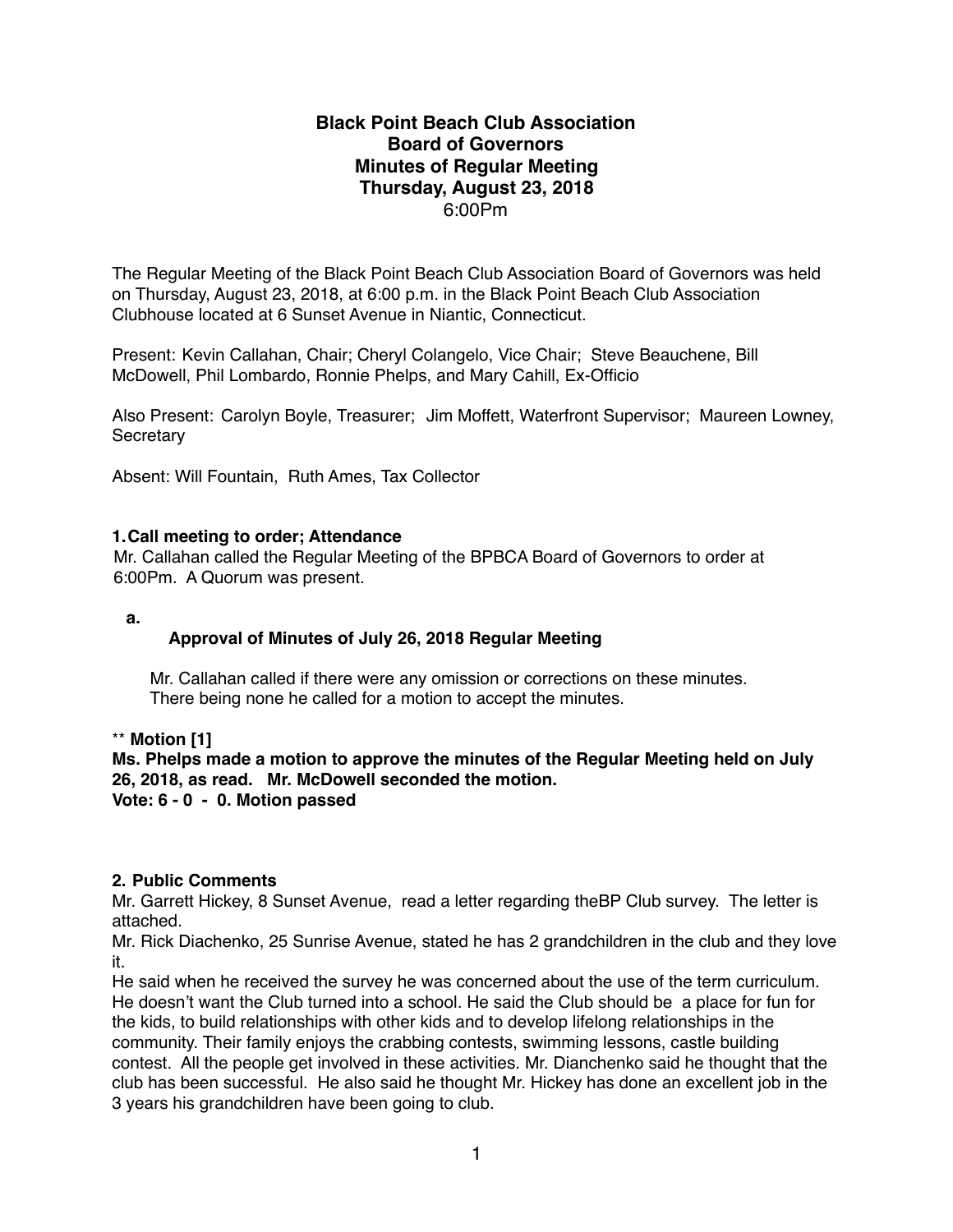Ms Patty Foley Deangelis, 56 Sea Spray Avenue, described her history with the program. She agreed with Mr. Diachenko that Club is and should be a fun place where they build lasting relationships.

She questioned the use of the word curriculum on the survey. She believes the children do not need a formal curriculum in the summer.

Ms. Deangelis said she sees the children taking their swim lessons and having fun. She said she thought the survey was alarming and if something is not going right talk about it. Do not send out a survey. Having the survey is fine but Mr. Hickey should have been involved.

Ms. Stephanie Elevado, 7 Sea Breeze Avenue, said she has 3 children going to club. Their ages are 12,10 and 7years old. She said Mr. Hickey does a fabulous jobs and has heard no complaints about him only wonderful things. She said the swimming program is great. Ms. Elevado said having the survey is fine but Mr. Hickey should have been involved. It's in bad taste to send it to all homes. It should have been sent to Club participants only.

Ms. Kathy Ogle, 19 Park Court, said she has seen a lot of progress in the rec program over the past 3-4 years. She sees counselors more engaged, and kids doing more. Ms. Ogle said think about what the kids gain. She thinks more things could be added but that takes a budget. She said there is always room for improvement and maybe suggestions all summer long would have been a better idea.

Ms. Lil Diachenko, 25 Sunrise Avenue, said she agrees with what her husband said. She also said that she heard that the curriculum is going to be tied to state standards. She talked about the essays written for the Scholarships and said that 99% of those essays raved about club. Ms. Diachenko praised Mr. Hickey.

Ms. Cara Deangelis, 56 Sea Spray Avenue, described her history with the program. She said the children do not need a curriculum they need a summer break. She said there is learning during club. The kids learn problem solving, how to be team players, team mates. She said Mr. Hickey has great insight. He's the one with the kids everyday. She said he should be involved with the surveys.

Ms. MaryLou Weidl, 22 Indianola Road, thanked those involved with the 4th of July picnic and asked what the financial cost was of the picnic.

Ms. Shevon Hickey, 8 Sunset Avenue, thanked the BOG for their time as she knows they are volunteers. She said she was the rec director for 5 years. The club program is for the kids and for the moms to have an hour and half to two hours to do their thing. The most important thing is the swimming lessons. She stated over two - three times Mr. Hickey saved kids from almost drowning. She stated that drowning is a silent killer. Ms. Hickey stated she and her sister came to run to program for 3 days, as Mr. Hickey was away. She had set up with Mr. Hickey the registration forms. She could not find the registration forms. She state the registration forms were missing. The Board changed the forms and did not notify her or Mr. Hickey. Ms. Hickey believes there is no communication with the Board. Mr. Hickey has not had a received a raise in years.

(Note 3 minutes conceded by Sue Coppola, 10 Blue Heron Road)

Ms. Hickey stated as a life long resident she has found this year to be uncivil. There are Board member taking pictures of people doing things that are wrong.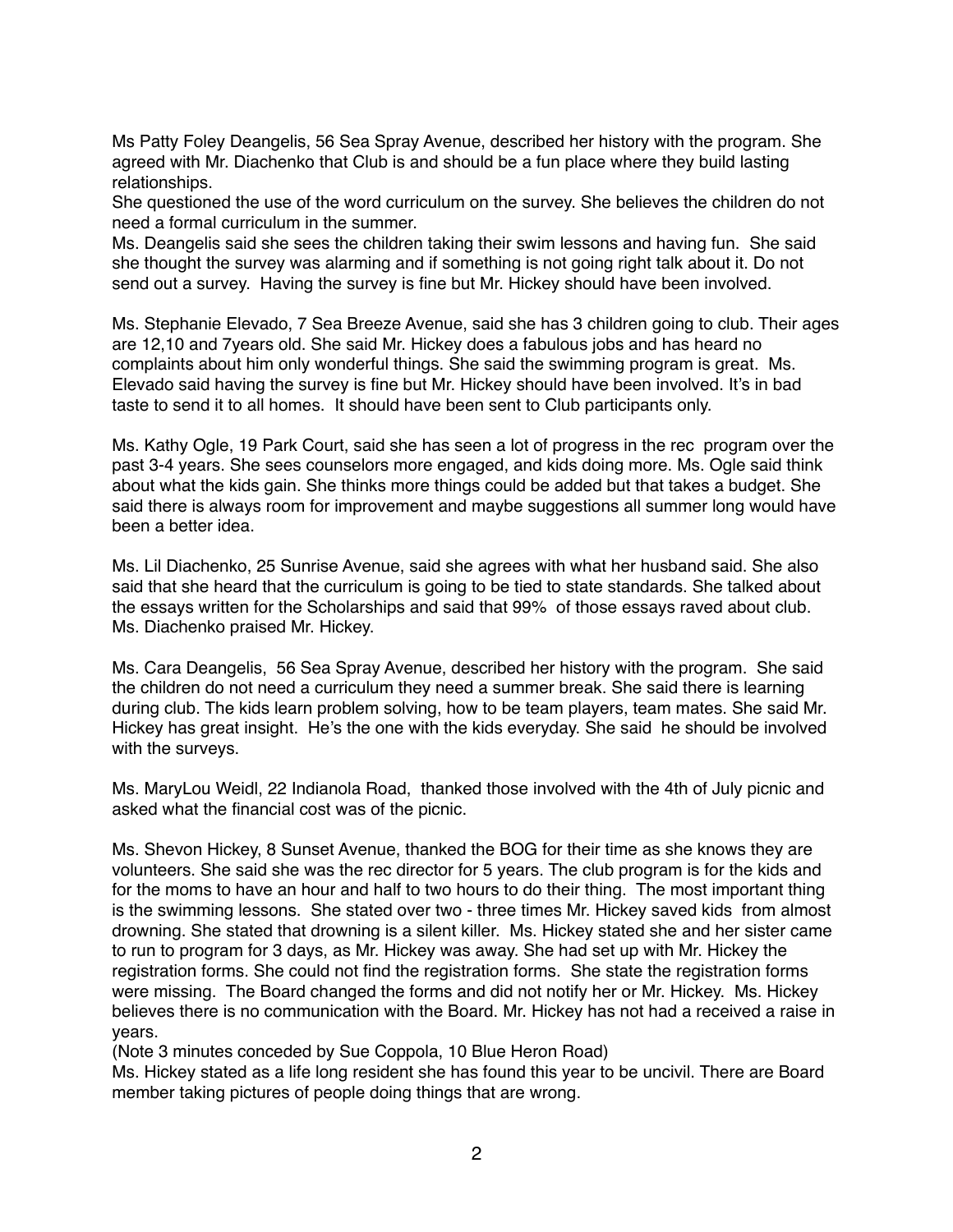She said she has seen her son try to improve the rec program. Mrs. Hickey stated that they used to have fundraisers and if the rec program didn't use the money in that season it would go into the general fund. and feels the funds raised should go to the Rec Program not the general fund. She appealed to the Board to have a contact point/person since there is no longer a Beach manager. She hopes next year will be different.

Ms. Sharon Bruce, 8 Sunset Avenue, gave her background and commented on the survey. She said they should have started off asking if you have club age children and if they are in the club program or not and if not ask why not. She said the survey said it was considering curriculum, after hours activities, hours and more but the survey questions had nothing to do with that. Instead the survey asked what the 3 greatest strengths of the program were, what 3 things you would like to see developed, other comments that people would like to have considered and comment on the swim lessons if the child took swimming lessons. She believed the survey was a waste of time.

Ms. Bruce said she was appalled to hear that the BOG took Mr. Hickey's recommendations from previous year and discussed them in executive session. It is an abuse of an executive session.

Ms. Beth Brucker, 28 South Trail, asked if the beach cleaning could be continued past next week for the year round members.

Mr. Rick Diachenko, 25 Sunrise Avenue, commented that he hoped progress is being made on the pier.

### **3. Reports**

### **Treasurer's Report - Carolyn Boyle**

Ms. Boyle presented her report Bank Balances as of 7/31/2018 Checking and Sweep accounts \$245,010.11. Long Term Capital \$86,445.47.

\*\* **Motion [2] Ms. Phelps made a motion to approve the Treasurers Report. Mr. McDowell seconded the motion. Vote: 6 - 0 - 0. Motion passed**

### **Tax Collector's Report - Kevin Callahan for Ruth Ames**

Mr. Callahan reported \$186,377.85 has been collected in taxes to date. Outstanding Balance due \$10,420.11.

He also reported that there is still \$383.09 due from last year and \$25.71 due from the tax year of 2016.

### **Chair's Report - Kevin Callahan**

Nothing to Report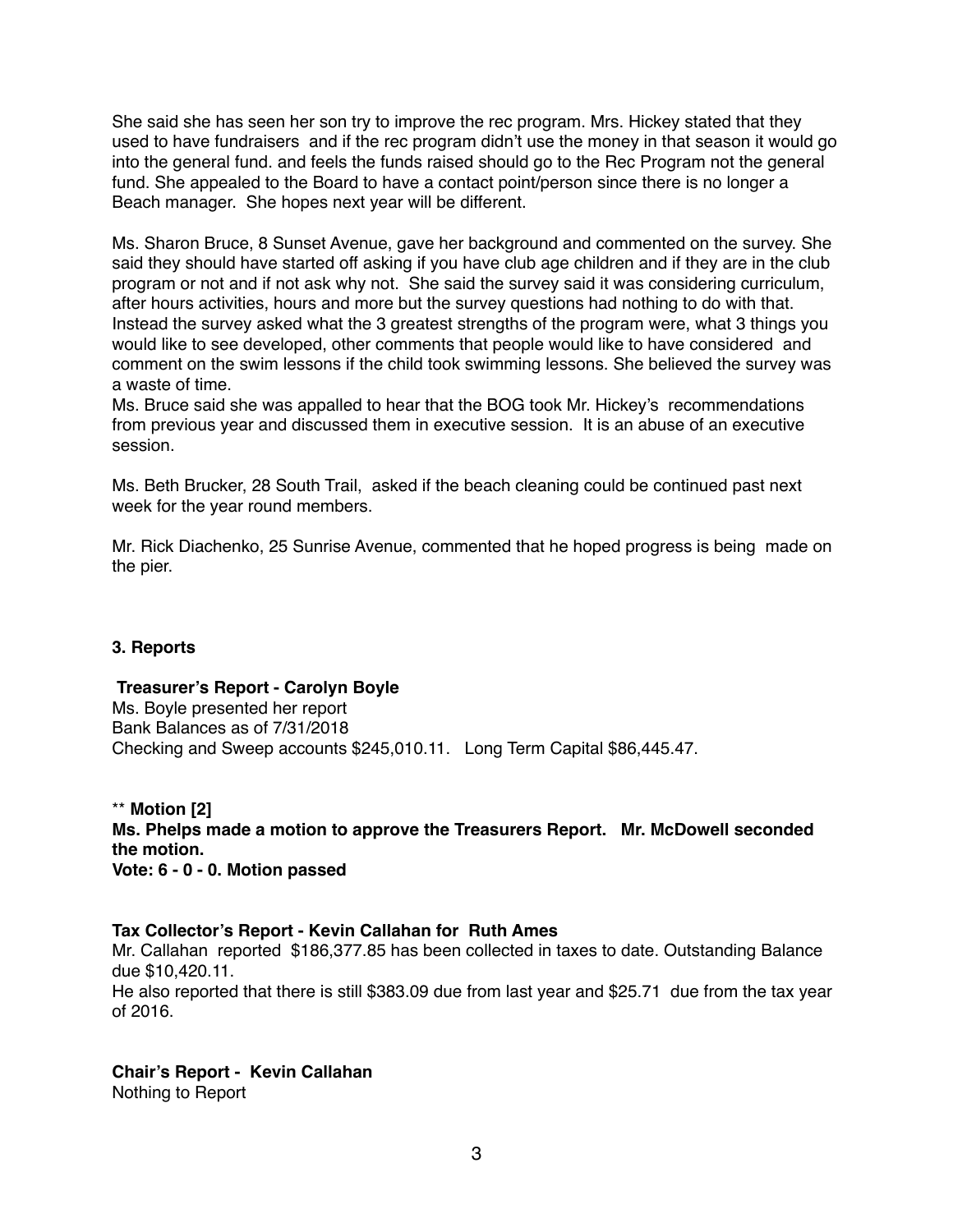#### **Ex Officio to Zoning - Steve Beauchene**

Mr. Beauchene reported that the Zoning Commission is going to hold a Public Hearing on Saturday, August 25th at 9:00am.

Mr. Beauchene reported that Ms. Angela Taylor has served her first 3 year term and was not looking to be reappointed and recommended that Mr. Jim Allen be appointed to the Zoning Commission. He said zoning would like to appoint Mr. John Kycia as an alternate.

Ms. Kim Craven, 46 East Shore Drive, called Point of Order. She stated that the Zoning Commission did not post openings for Alternates.

Mr. Callahan responded that a letter went out in May to all the members of the association regarding the annal meeting at the end of May and mentioned that there were openings for the Zoning Commission and the ZBA and that he also mentioned it at the annual meeting.

Mr. Lombardo recommended tabling the motion on the alternate.

\*\* **Motion [3] Mr. Beauchene made a motion to appoint Mr. Jim Allen as a full member of the Zoning Commission. Mr. Lombardo seconded the motion. Vote: 5 - 0 - 1. Motion passed**

## **Ex Officio to Zoning Board of Appeals - Kevin Callahan**

Nothing to Report

### **4) New Business**

Mr. Beauchene said he is waiting for the full written report regarding the pier and the results of the eel grass study.

Mr. Lombardo said we need them to give us the information so we can have a meaningful discussion regarding the pier.

Mr. Callahan said the kayak racks will be removed by the end of September.

Mr. Lombardo mentioned the surveying of the ROW's. Mr. Callahan said that Mr. Comrod had dropped off some to him. Mr. Callahan said that the White Cap parking lot should be surveyed and suggested to Mr. Lombardo that he, Mr. Lombardo and Mr. Beauchene get together on the surveys.

Ms. Lowney reported that the 4th of July picnic cost was \$2,283.15 and that was \$459.82 less than last year's picnic. Last year the picnic cost \$2,742.97.

### **5) Old Business**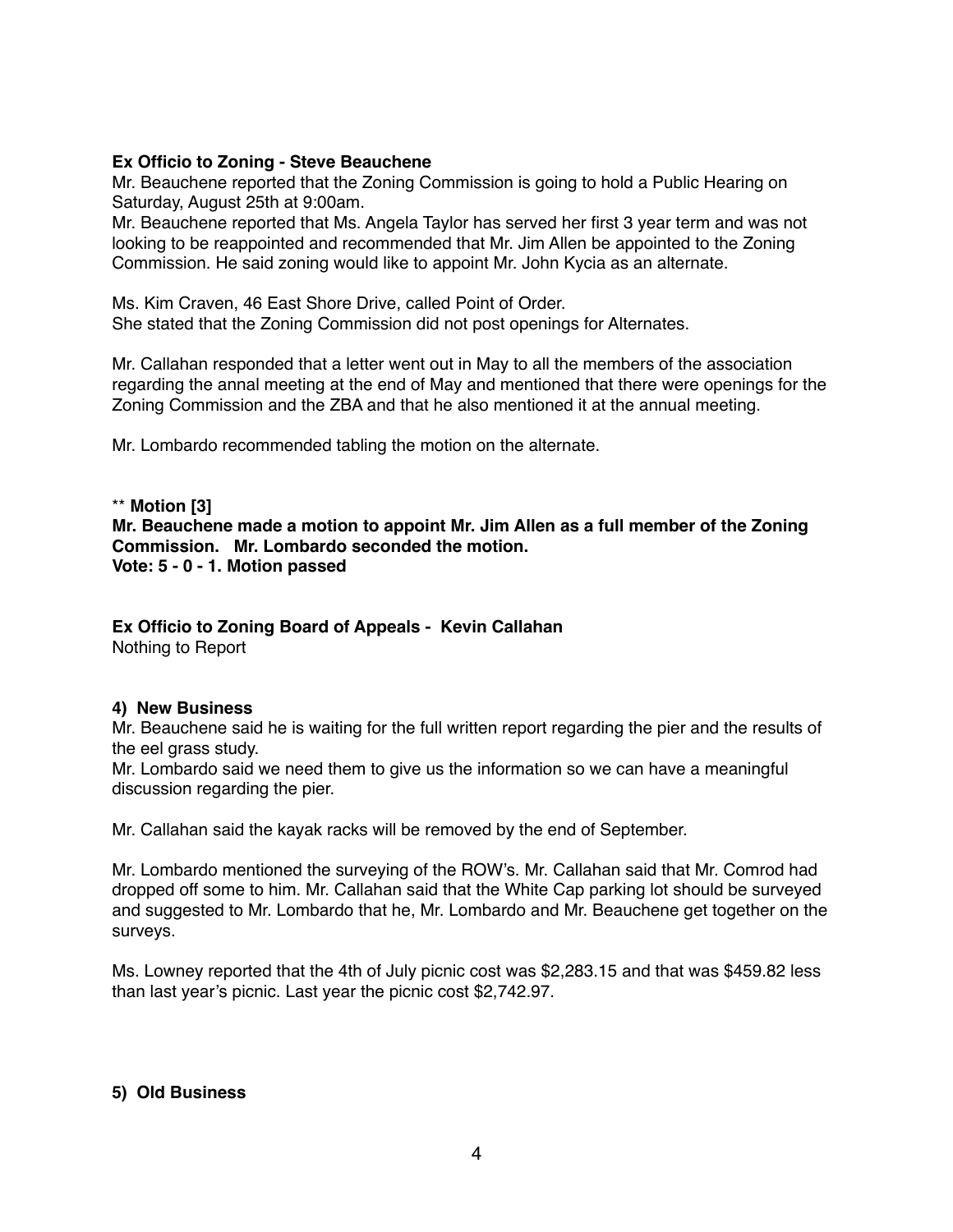Ms. Phelps said she was asked to be the liaison to the Recreation Program in response to existing problems some of which were administrative and other complaints that had come in last fall. Ms. Phelps advised against making changes this season but recommended taking this season to assess the program. One thing is in place and it is the foundation for the work that is the mission statement. She said she has been compiling facts about what works and does not work for the program. She said she found the Board of Governors Policy for the Recreation Program and in that is the job description for the Rec Director and it had not been looked at in 6 years.

Ms. Phelps read the mission statement.

"The goal of the Recreation Program is to afford Black Point Beach Club members and their guests the opportunity to take advantage of a reasonably priced summer recreation program providing outdoor and indoor activities for children ages three through twelve. The Recreation Program provides the children of this Association the opportunity of forming friendships and learning basic water safety skills in a safe and caring environment."

The problems that are coming in is the number of days that the rec program operates per week. It used to be 5 days per week but is now 4 days per week.

Ms. Phelps said that the job description mention having a curriculum and a budget at the beginning of the season. Mr Hickey does not remember ever receiving a job description and in talking with him about the curriculum and budget he didn't have one. She said the Board needs to look at his job description and put that together and make it so he can follow it and for it to be enforceable. A curriculum is not just about things in chemistry. There is a curriculum for sports. Are we teaching positive social skills and safety skills. Are people making sure they wash their hands. Are we using safety skills when someone has a bloody nose. This is all part of curriculum.

When the survey asks the very broad questions about if your child goes to club or not. The person whose child goes to club is going to have a different perspective than someone who does not have a child in the program. The Board would like to know what changes members would like to see in the program. Ms. Phelps said she has received approximately 50 surveys back so far and the comments are not horrible. The responses say they would like to see more parent involvement in the program, bring the carnival back things like that. It's been positive responses. Part of it is leadership. That's where the job description comes in. Also that is where the counselor training comes in. It's important to know each child's name in your group. Important to know who to go to if the counselor has a problem with a child in their group. She said that Ms. Bruce had mentioned on the second day of registration that it could be done on line in advance and Ms. Phelps said that is something the Board should look at. Ms. Phelps said the Board is liable for anything that happens in the Association.

### **6) Communications** - Made available

### **7) Public comments**

Mr. Dave Ogle, 19 Park Court, stated that Mr. Hickey should be able to look at all the surveys and that he shouldn't be excluded when reviewing the program.

Ms. Patty Deangelis, 56 Sea Spray Avenue says she feels there is a hidden agenda.

Ms. Phelps replied she is doing a policy for the long term for the next 10 years, and she has nothing to do with personnel.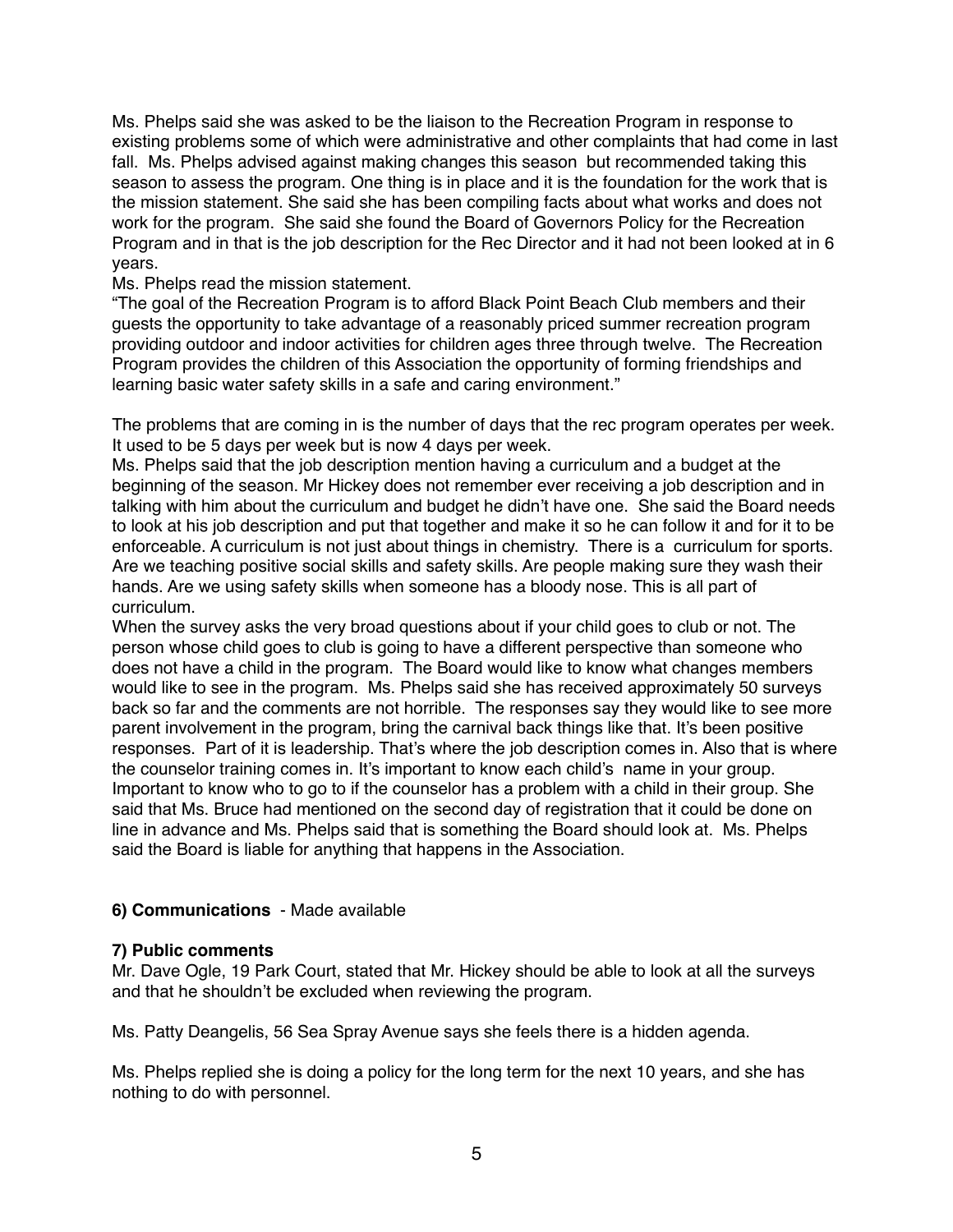Discussion followed.

Ms. Shevon Hickey, 8 Sunset Avenue, said she covered for the rec program for 3 days and there were other people there. She said she was told she couldn't be there alone and felt like someone had to babysit her.

Mr. Callahan replied that was not true. Mr. Callahan said the Board never said babysat.

Ms. Phelps said it was a liability issue as Ms. Hickey is not an employee or a Board member. Discussion followed.

Ms. Hickey stated that when she was told that Ms. Phelps would be talking to the counselors about health protocol. Ms. Hickey noted that most of the volunteers are 13yrs old and the counselors range in age from 14-17 years old. They were being told about the blue gloves and if you had to wipe a child, clean up after a child, or a child had an accident or vomits and all of those things. Ms Hickey said right then and there that is not their job. Who in this day and age would expect a 13yr old -17yr old to go into the bathroom and wipe a child. First of all it is in the registration form that they have to be toilet trained. She commented that the Board change the registration form from potty trained to toilet trained. Ms. Hickey told the counselors they never go into a bathroom with a child by themselves. If a child needs to be wiped they need to go to her and she will do it with someone there it if she had to. But the protocol should be to call the parent and tell them the child is not toilet trained and that child needs to go home. She stated that the 5 years she was a rec director 17yrs ago sho never received a job description. She didn't need one as a lifelong club member she knew what the job was. She said she gets this whole job description thing but thinks we're trying to complicate it. We're fixing something that needs tweaks here and there every year and we do not need to reinvent the wheel.

Ms. Kathy Ogle, 19 Park Court, suggested having a handbook for volunteers and counselors explaining safety and rules. Have it written in 8th grade language.

Mr.Garrett Hickey, 8 Sunset Avenue, said he has been trying to improve the program for the past 3-4years and feels that he is being shut down.

Mr. Callahan replied that was not true.

Discussion followed.

Ms. Sharon Bruce, 8 Sunset Avenue gave her opinion of the discussion.

Mr. Thomas Hickey, 8 Sunset Avenue gave his opinion of the discussion

Ms. Kim Craven, 46 East Shore Drive, congratulated Cheryl Colangelo and Maureen Lowney on their work on the 4th of July picnic.

She asked if the Board members names with their assignment and contact information could be put on the website.

Mr. Carven said she had never heard talk at the meetings about a survey or committees. Ms. Craven also mentioned that the Zoning Public Hearing was only in 1 Black Pointer. It was on the web site but very hard to find since it was not on the home page. She also suggested,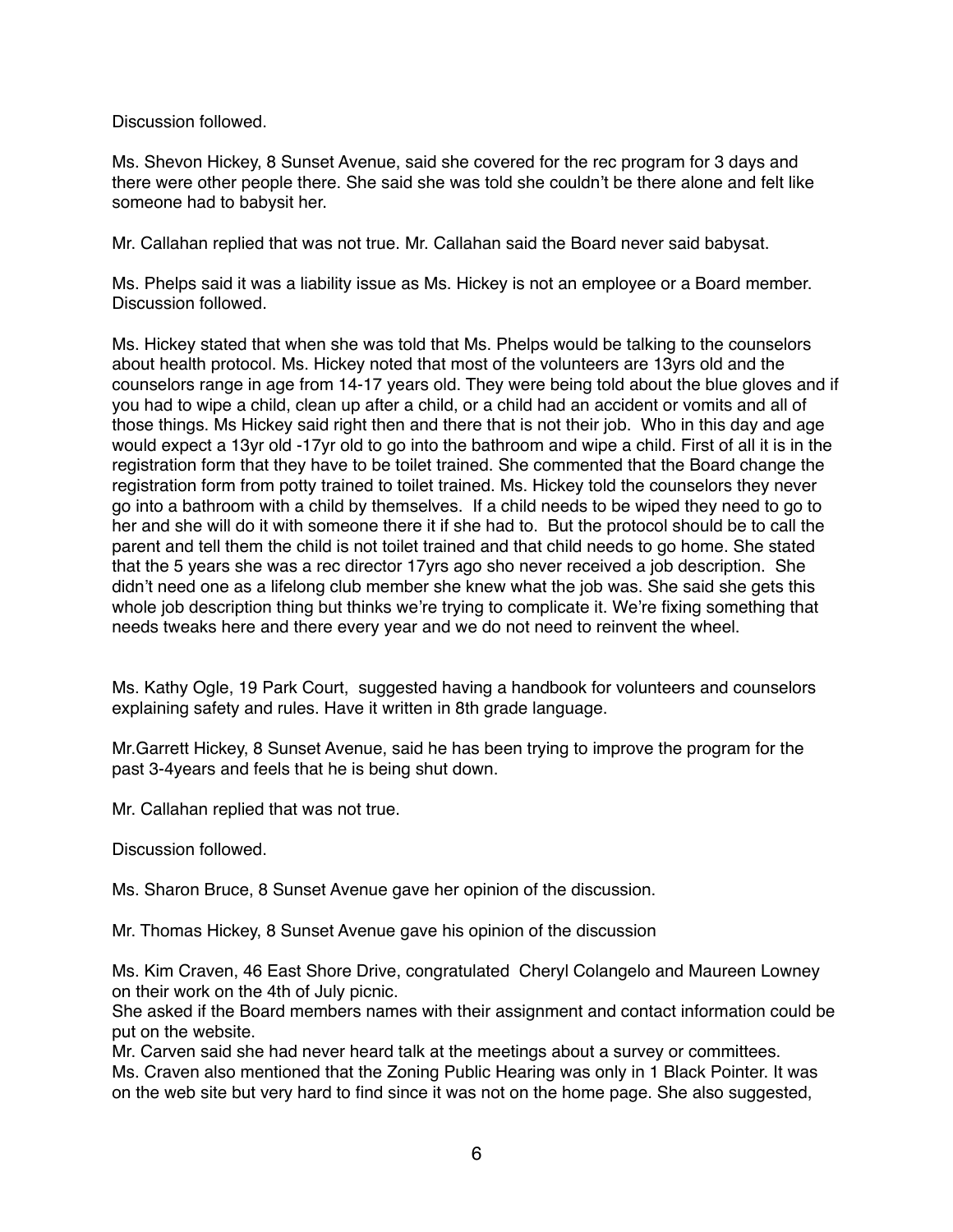since we no longer have an Association Manager, that the Board hire an outside Management Company.

Ms. Amy Simek, 93 East Shore Drive, asked if Mr. Hickey has a job for next summer. Mr. Callahan replied yes as far as he knows. He stated that all employees are on a one year contract and the survey has nothing to do with Mr. Hickey, its about the program.

Ms. Jean Galati, 7 Nehantic Drive, said this is the worst meeting she has been to and its very upsetting. She said club is the most important asset that we have and we need to pull together to make it work.

Ms. Wendy Pagani, 32 Sunset Avenue, said that the rec program is a gem. She said Mr.Hickey should be praised for doing a spectacular job. Ms. Pagani also said we need to value our rec program. She agrees with Ms. Phelps make it better but don't want to change it too much. Keep the same philosophy.

Ms. Pagani said it was very disrespectfully that Mr. Hickey did not know the survey was going out.

Ms. Phelps replied that she had told Mr. Hickey back in June that she would be sending out a Board survey.

Mr. Hickey said he was told back in June that the survey would be going out.

Mr. Callahan said that they put it in the Black Pointer in order to reach all the parents. Discussion followed.

### **8) BOG Response**

Mr. Callahan said people have been calling and complaining about people breaking rules, coolers, and ball playing on the beach. When Rocky Neck filled people have taken uber over to our beach.

### **Executive Session**

**\*\*Motion [4]**

**Mr. Beauchene made a motion at 8:03Pm to enter Executive Session to discuss personnel.**

**Mr. McDowell seconded the motion.**

**Vote: 6 - 0 - 0. Motion Passed.**

**\*\* Motion [5] Ms. Phelps made a motion to exit Executive Session at 8:14Pm.**

**Mr. Beauchene seconded the motion. Vote: 7 - 0 - 0. Motion Passed.**

**\*\*Motion [6]**

**Mr. Beauchene made a motion to hire Brooke Stevens as a recording secretary to the Zoning Commission at an hourly rate of \$18.75 per hour. Ms. Phelps seconded the motion.**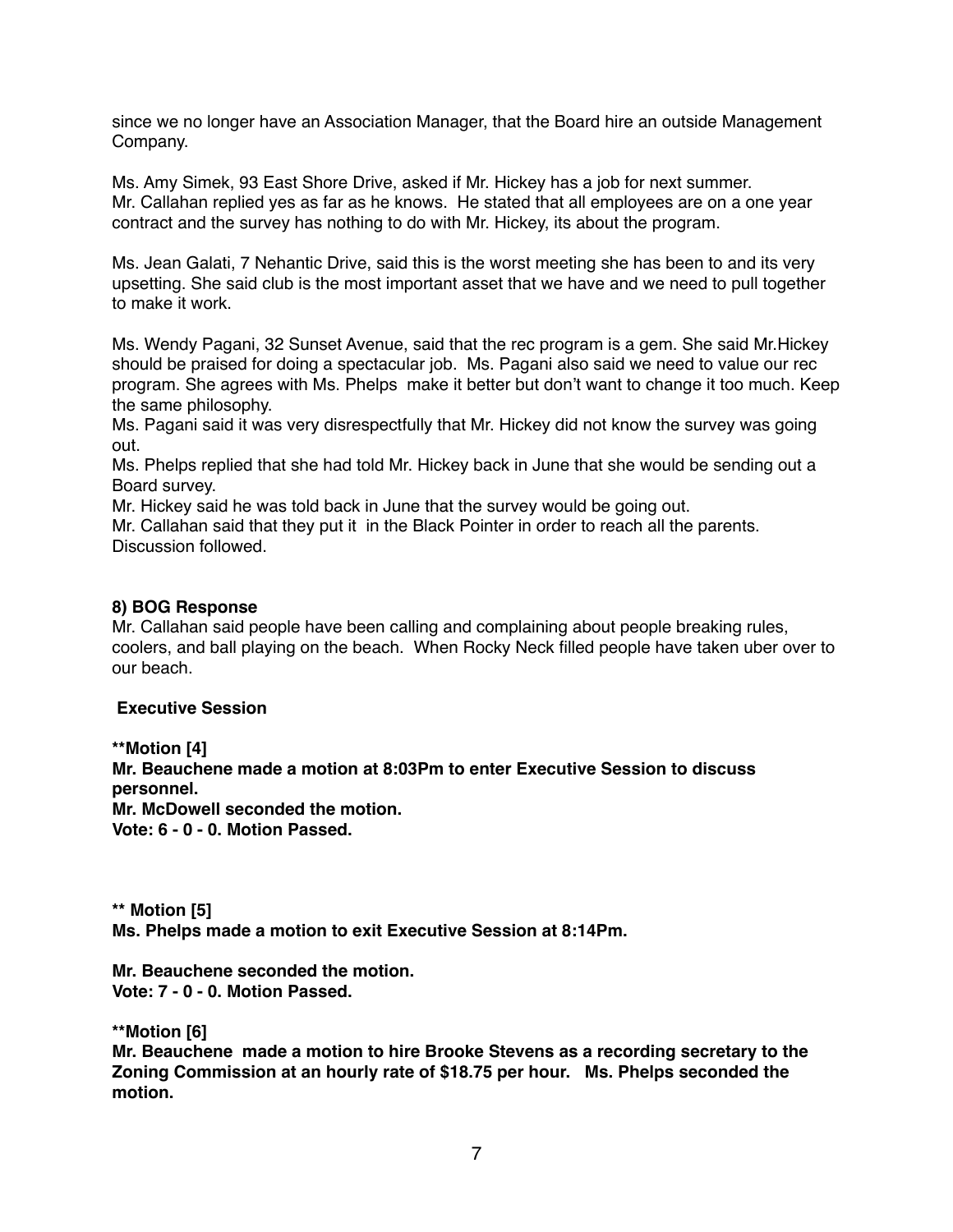**Vote 6 - 0 - 0. Motion Passed**

**\*\*Motion [7]**

**Mr. McDowell made a motion that the Regular Meeting of the Black Point Beach Club Association Board of Governors be adjourned at 8:45 p.m. Mr. Lombardo seconded the motion.**

**Vote 6 - 0 - 0. Motion Passed**

**Respectfully submitted,**

**Maureen Lowney, Secretary**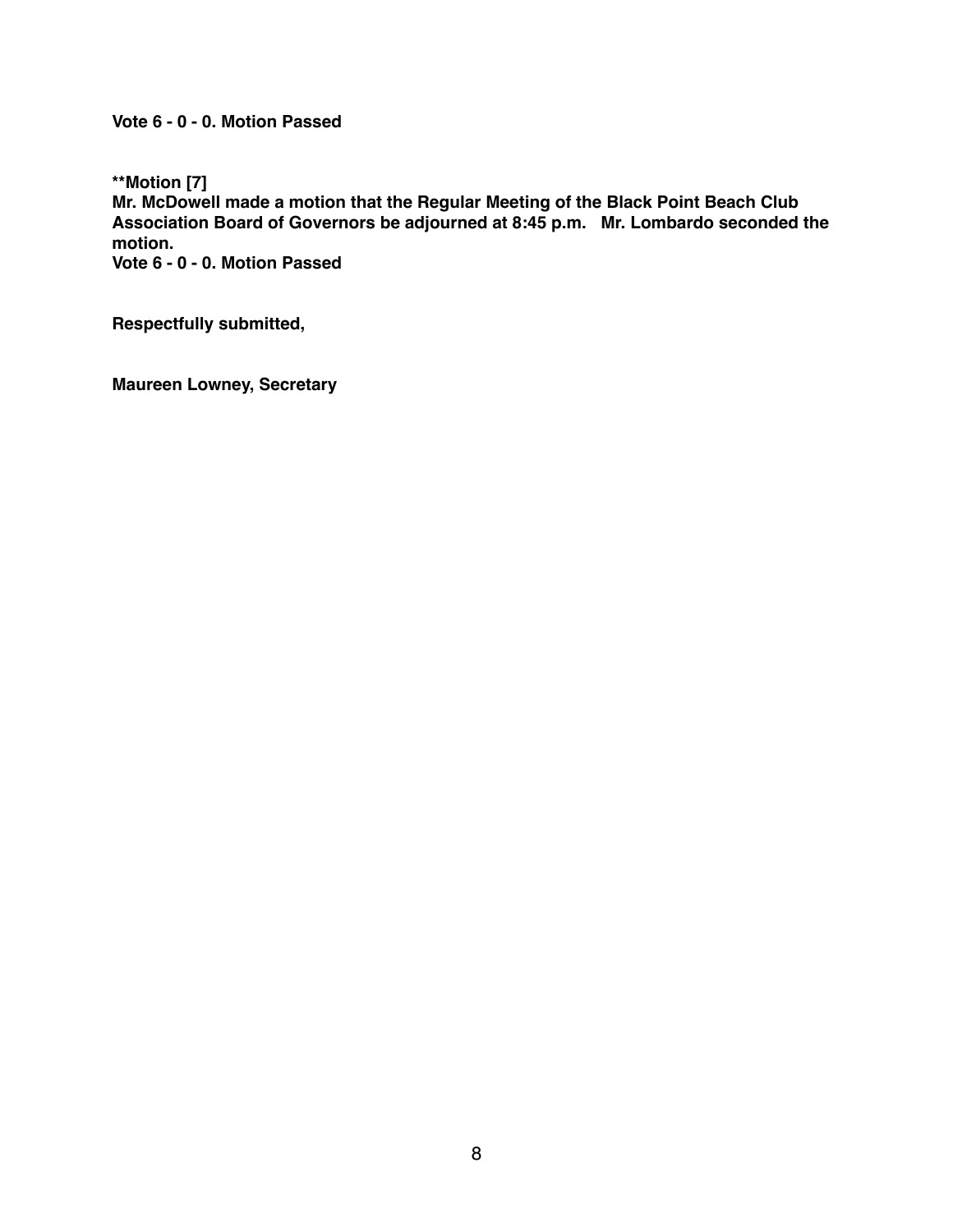Thursday, August 23, 2018

#### Black Point Beach Association Board of Directors TO: Garrett Hickey, CBP CLUB, Recreation Director FROM: **BP CLUB SURVEY** SUBJ:

As you know, I have been the Director of the Club program for the past 9 summers. I have been employed by the Club program for the last 14 years. I have attended the Club program since I was three years old. During this time, I graduated from Assumption College and received my Master's from Sacred Heart University. I've served as a middle-school teacher in Bridgeport since 2014. Additionally, I have coaching experience at the college, high school and middle school levels and in both the public and private sector. To clarify, my full time job for those of you who don't know, I am a teacher and coach. I am fully trained and versed in dealing with children. WSI certified by the Red Cross, finger printed by the police and fully insured.

I am here tonight to inform the Black Point Beach Club Board of Directors that this past year, especially this summer, has been very difficult for me as an employee. My authority as Club Director has been challenged by the actions of some of the board members.

For the past two years, I have made recommendations for improvements and new opportunities for the Club program. I developed these recommendations, in part with consideration of feedback given to me by parents of the Club program. Last year, I researched bringing back the Sporting Camps, incorporate tutoring as an option and presented you with a proposal.

I asked the Board to respond to my proposal by October 15, 2017. I received notice that the Board had rejected my proposal and did not want to make any changes to the program. I was not given any reason as to why because, and I quote, "The board discussed your proposal in executive session, therefore, I cannot relate specific details of the discussion that took place."

Now this summer, I was informed that there would be a liaison from the Board to the Club program. Initially, I was excited as I thought this meant communication would improve, my recommendations would be considered, and that perhaps things were moving forward. At the end of June, I was informed that the Board would like to create a survey for parents of the program to complete. I agreed that this was a good idea, as I have surveyed the parents in the past. As the Club Director, it would only make sense that I would be part of this process - I could help create it, present it to the liaison and/or Board and then the beach community.

You can imagine my surprise, and disappointment, last Thursday when the Black Pointers were dropped off and there was a survey about the CLUB program inside.

I immediately contacted the Club liaison and Board Chair. I was confused as to how, and why, a survey was developed without any input from me, the Club Director. I was informed by the liaison that this survey had nothing to do with my job. The Chair of the Board never responded.

With all due respect, in my opinion, this survey was about my job. It should not have been conducted without my input and it should not have been inserted into all 600 Black Pointer newsletters. This action sends the message that I am not respected as the Director and in my opinion completely undermined my authority. I have heard from several members of the community that they were surprised and didn't understand the survey methods.

Feedback on the Recreation Program is evident by the participation - parents continue to enroll their children year after year. Overall, I believe you will find the vast majority of stakeholders are very satisfied with the program and my performance.

In the spirit of the Black Point community, I hope we can work together as I plan and organize CLUB 2019!